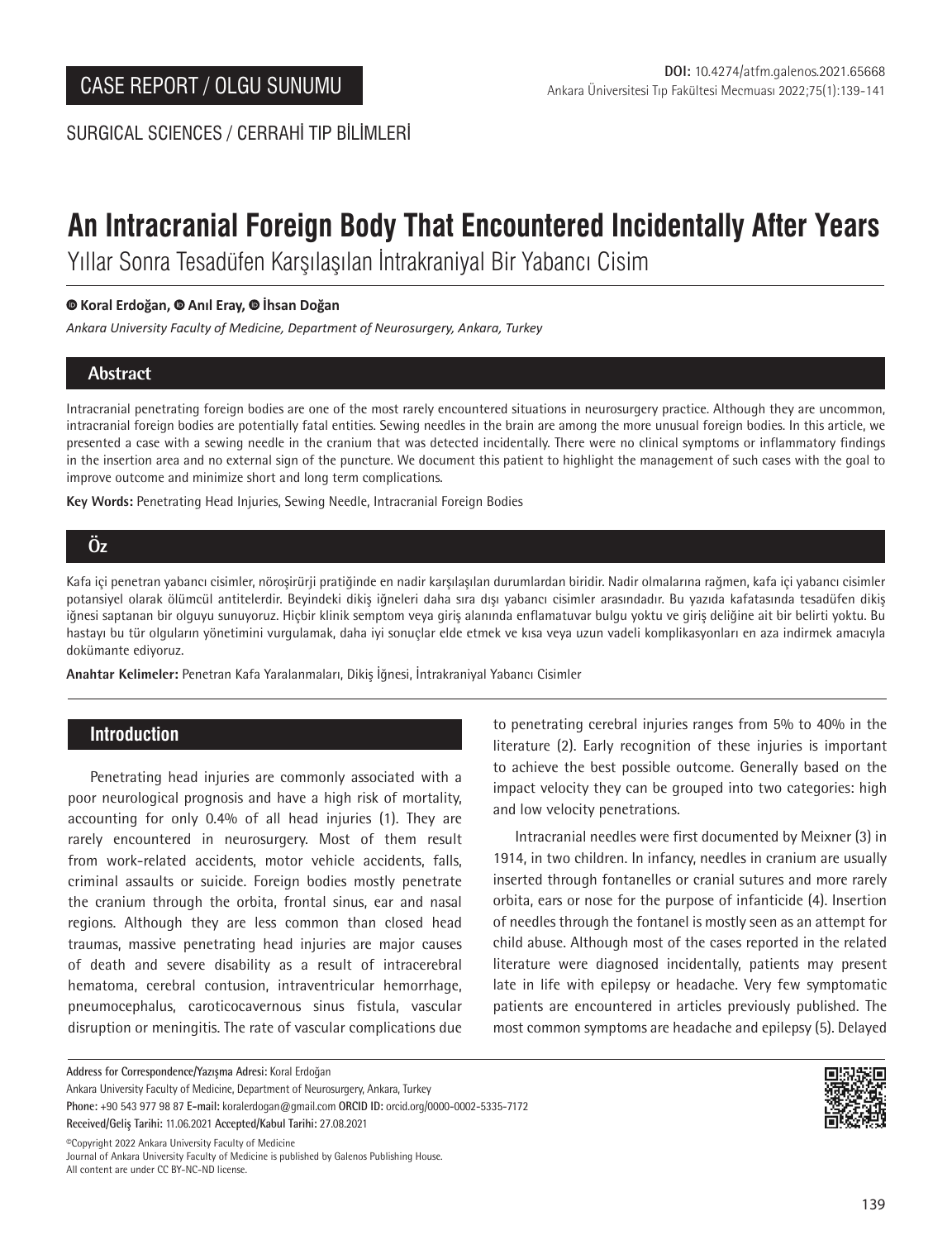complications can also be seen such as pseudoaneurysms, arteriovenous fistulas, vasospasm, cerebrospinal fluid leak, infection and epilepsy. Most of the cases reported as an incidental finding in asymptomatic adults.

## **Case Report**

A 78-year-old female with normal physical and mental development consulted our department after presenting with abdominal pain to the gastroenterology clinic. She expressed that there is a needle in her head when a magnetic resonance cholangiopancreatography (MRCP) exam is planned. The needle was encountered by a clinician in a head X-ray after a minor head trauma and awared about this situation before. For this statement of the patient cranial computed tomography (CT) scan performed. CT demonstrated a 40 mm linear, hyperdense foreign object, judged to be a sewing needle extending through superior sagittal sinus adjacent to the falx to the lower margin of corpus callosum (Figure 1). She has no head surgery or trauma in her previous history. Her neurological condition and examination was intact. She has no external finding in the scalp about the entry point or puncture of the needle. There was no an epileptic or syncope attack. No evidence of motor and mental retardation was observed.

## **Discussion**

Penetrating cranial injuries can be classified as missile and non-missile injuries. There are specific weak areas such as the orbit, skull base foramina, anterior fossa floor and temporal squama where the foreign bodies can penetrate more easily. The needles are discovered incidentally as in our patient. Whether the needles in cranium in asymptomatic patients should be removed surgically or not, is mostly controversial (6). Tuncer et al. (7) suggests that surgical removal is not indicated when no clinical signs or symptoms are present. The most common symptoms are intractable headache and epilepsy and approximately one third of patients with intracranial needles remain asymptomatic (8). Ilbay et al. (4) recommends the conservative treatment if the patient is asymptomatic and diagnosis is incidental and there is no risk of infection. Amirjamshidi et al. (5) reported that there is no absolute surgical removal indication for intracranial sewing needles detected in the later decades of life. Patients with intracranial foreign bodies may present late in life with epilepsy. A view on the pathogenesis of epilepsy suggests that the sewing needle causes ion circulation which triggers the seizures (9). There are patients in the literature that reported underwent surgical removal of intracranial foreign body due to seizures whose attacks can't take under control despite oral antiepileptic



**Figure 1:** CT scan reveals intracranial foreign body through midline beside falx approximately 4 cm long with regular borders and sharp tip CT: Computed tomography